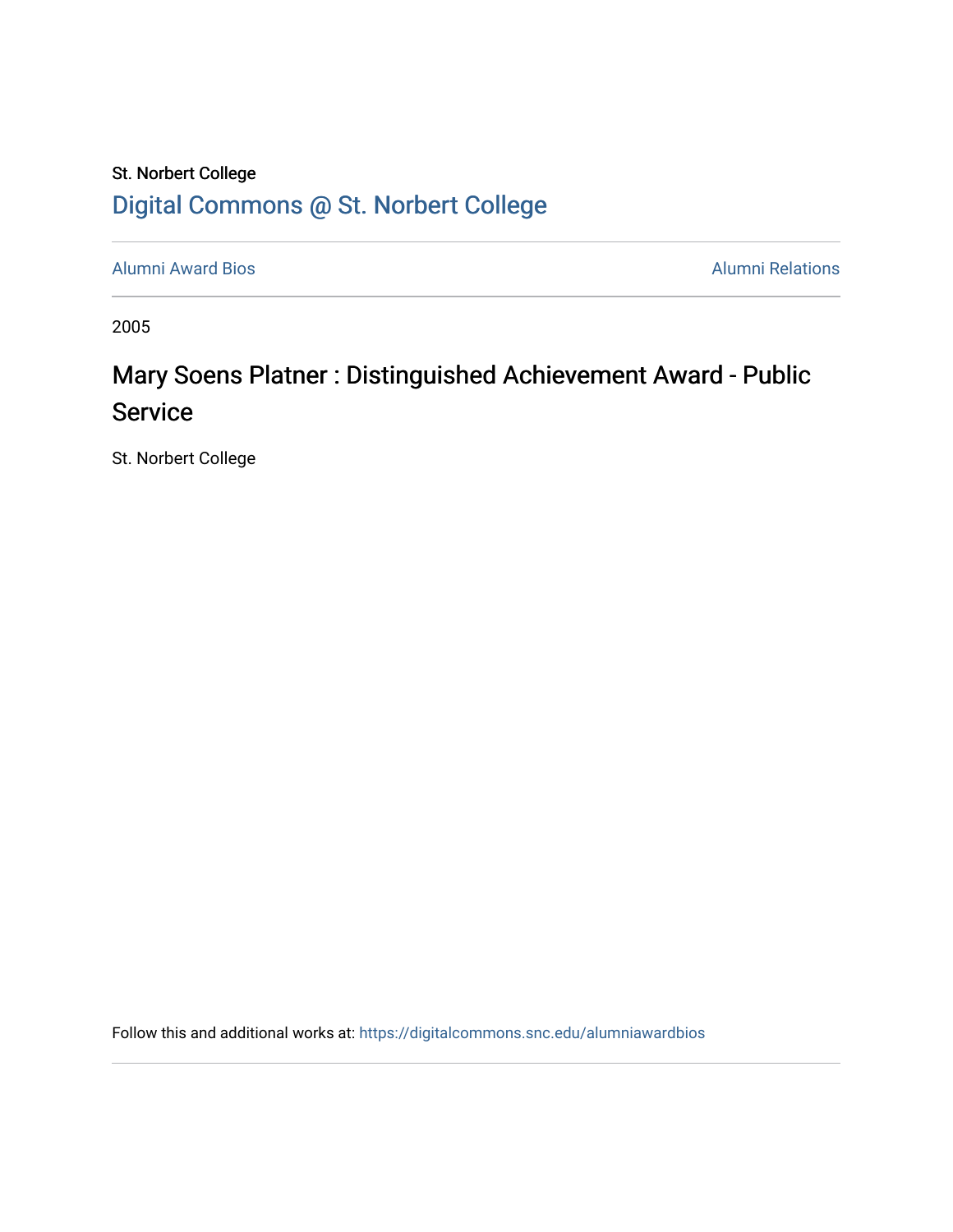

[Alumni](https://www.snc.edu/alumni/) [Alumni Awards](https://www.snc.edu/alumni/awards/) 2005 Distinguished Achievement Award - Public Service A

## [Alumni](https://www.snc.edu/alumni/index.html)

[Events & Reunions](https://www.snc.edu/alumni/event/index.html) [Behind the Arch](https://www.snc.edu/alumni/event/behindthearch/) [Benefits and Services](https://www.snc.edu/alumni/benefits.html) [Get Involved](https://www.snc.edu/alumni/getinvolved.html) [Give to SNC](http://giving.snc.edu/) [Alumni Awards](https://www.snc.edu/alumni/awards/index.html) [Past Recipients](https://www.snc.edu/alumni/awards/recipients.html) [Knight Lights](https://www.snc.edu/alumni/knightlights/index.html) [Alumni-Owned](https://www.snc.edu/alumni/directory/index.html) [Businesses Network](https://www.snc.edu/alumni/directory/index.html) [Alumni Board](https://www.snc.edu/alumni/alumniboard.html) [Student Alumni](https://www.snc.edu/alumni/saa.html) [Ambassadors](https://www.snc.edu/alumni/saa.html) [Staff](https://www.snc.edu/alumni/contactus.html)

# 2005 Distinguished Achievement Award - Public Service Mary Soens Platner '71

"Whatsoever you do to the least of My people, you do unto Me." (Matthew 25:40) Christ surely must have had someone like Mary Soens Platner in mind when he spoke these words. Like so many Distinguished Achievement Award recipients over the years, Mary's service to others began as a student at St. Norbert College.

In her junior year, Mary led a successful effort to establish the college's campus nursery school for preschool children. The program was designed to provide an on-campus laboratory experience for St. Norbert students in education and in developmental psychology. In order to make this project a reality, she needed to obtain a childcare license from Brown Country. This program eventually enabled the college to have a teacher certification program in early childhood education. The offspring of this project is today's long-running childcare center, which serves an average of 60 families per year, works with about 35 children daily (the children of students, faculty, staff and community persons), employs three fulltime and about 25 parttime people, and provides learning opportunities for about 350 St. Norbert students in psychology and education.

Since then, Mary has devoted her career to working with Special Education children. Shortly after graduation, she studied early childhood education at the University of Michigan, and in 1976, she received an M.A. in Learning Disabilities from Cardinal Stritch College.

Before assuming her present position, Mary worked in the Milwaukee Public Schools as a learning disabilities diagnostician and as a teacher in the generic early childhood Exceptional Education program. From 1980-86, she worked for the Child Development Center for the Tulsa Country (Okla.) schools where she taught in preschool programs for multi-handicapped preschoolers and K-6th graders, and taught emotionally disturbed 7-12th graders.

For the past 19 years, Mary has taught in the Scottsdale, Arizona, public schools. Her work there has involved team-teaching K-2nd graders with significant disabilities, and team-teaching K-3rd graders with high functioning autism. Here concern for helping children with learning disabilities led her to initiate, co-author and lobby for textbook accessibility legislation for all K-12 students with disabilities in Arizona; the Arizona Accessible Textbook law was established on May 6, 2004.